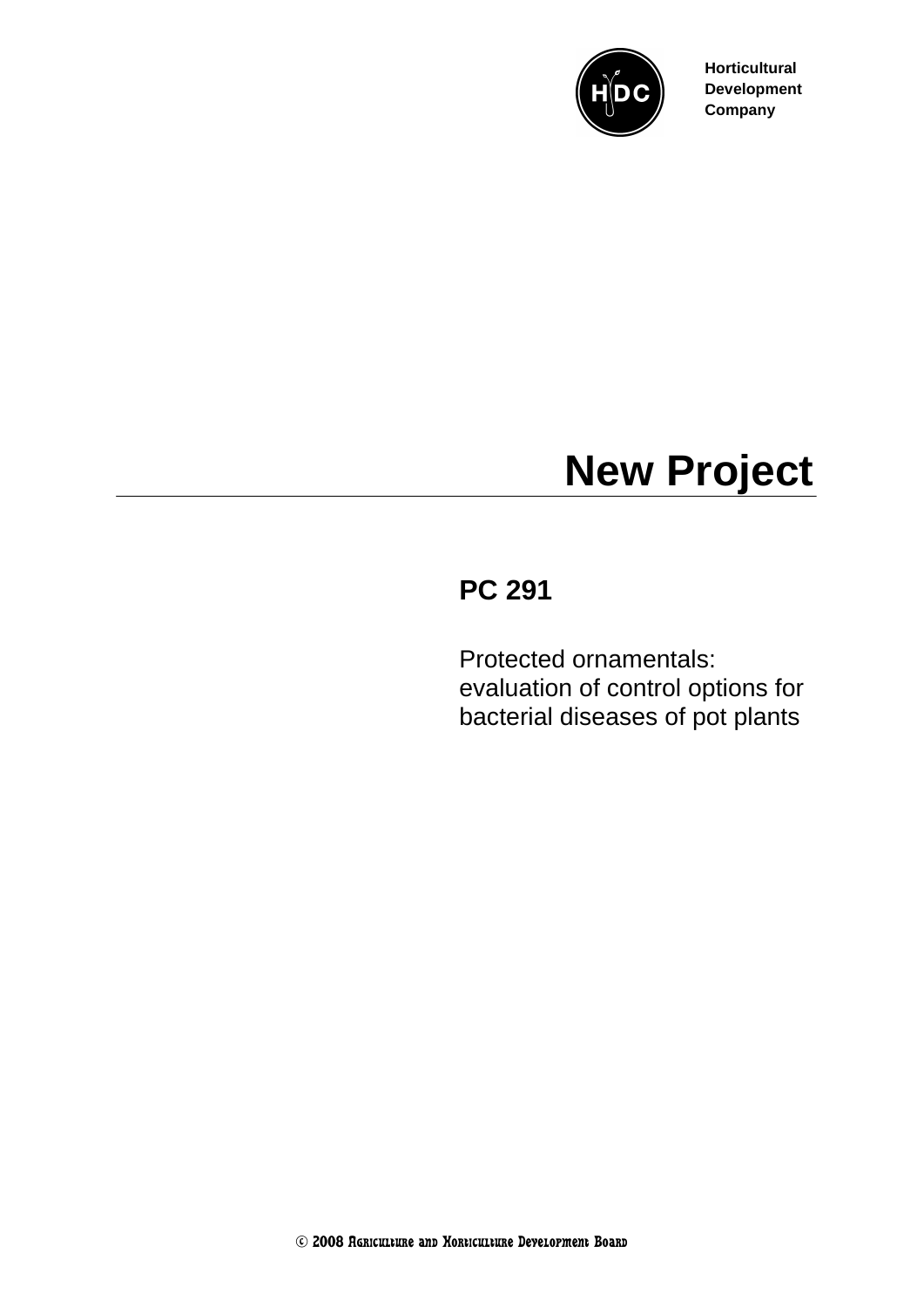| <b>Project Number:</b>       | PC 291                                                                                       |
|------------------------------|----------------------------------------------------------------------------------------------|
| Title:                       | Protected ornamentals: evaluation of control options for<br>bacterial diseases of pot plants |
| Start and end dates:         | 1 July 2008 to 31 December 2011                                                              |
| <b>Project Leader:</b>       | Dr Tim O'Neill, ADAS Boxworth                                                                |
| <b>Project Co-ordinator:</b> | Ms Fay Richardson, Coletta & Tyson Ltd. + steering group<br>(TBC)                            |
| Location:                    | ADAS, Boxworth, Cambs,<br>CSL, Sand Hutton, York<br>Oppermann Plants, Spalding, Lincs        |

## **Background and project objectives**

Bacterial diseases of protected ornamental crops cause significant losses on individual nurseries. Notable examples are soft rot of cyclamen and numerous other crops caused by *Pectobacterium carotovorum*, bacterial leaf spot of poinsettia caused by *Xanthomonas axonopodis* and bacterial wilt of wallflower caused by *Xanthomonas campestris*. There are no products with a label recommendation for use in a growing crop to manage bacterial diseases, other than copper fungicides which have a limited effect only. This project aims to: (i) evaluate a range of chemical and biological interventions for their potential to reduce populations of three bacterial genera; (ii) determine efficacy of promising treatments for control of cyclamen soft rot and a bacterial leaf spot on another crop; (iii) assess the efficacy of some disinfectants used in the greenhouse environment against key bacterial genera; (iv) produce text and illustrations for a factsheet on control of bacterial diseases of protected ornamentals.